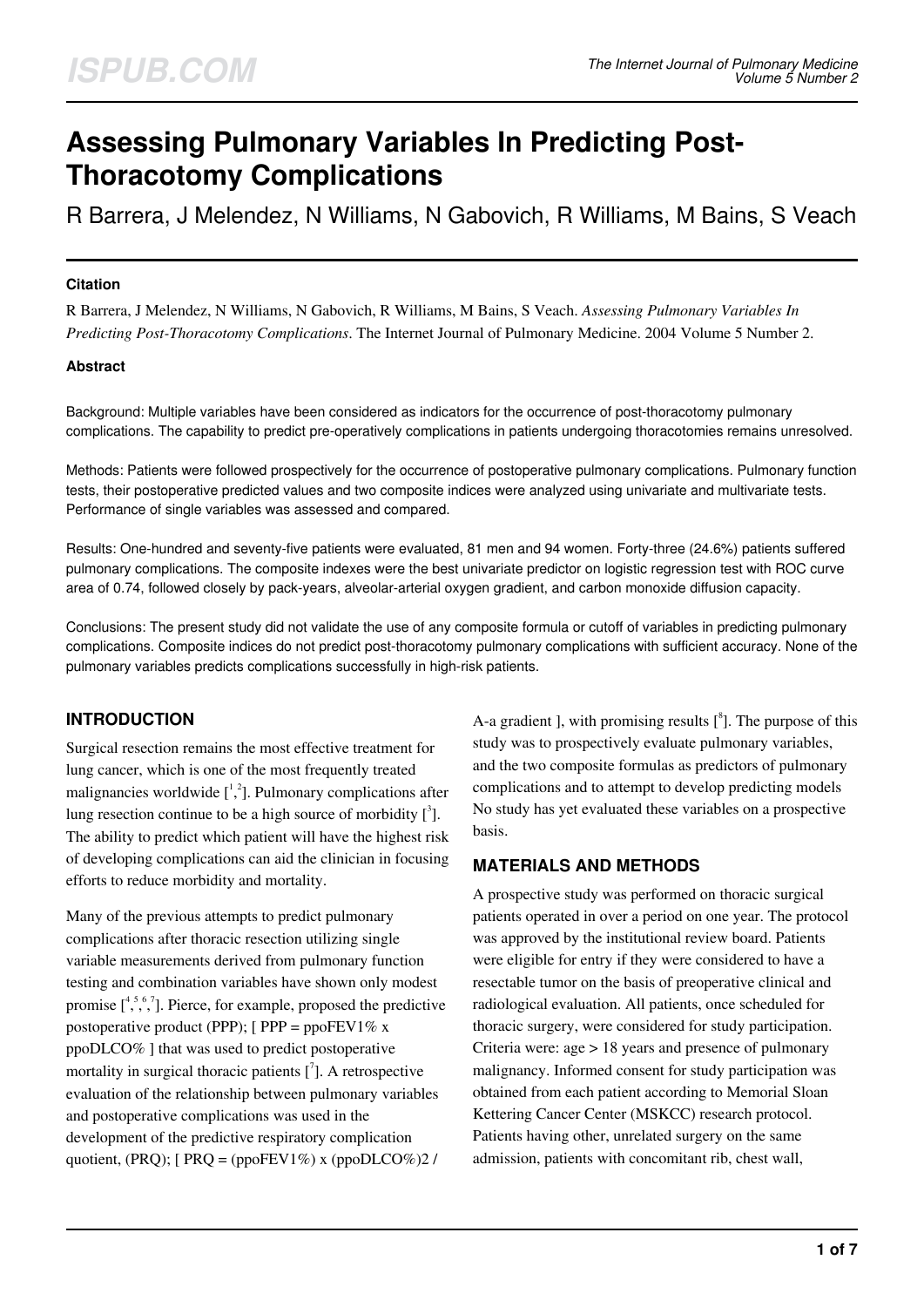diaphragmatic, pericardial, and/or pleural resection were excluded. If the patient requested, he/she was removed from the study. Data collection was funded by an in-house grant.

Pulmonary function tests, arterial blood gases and A-a gradient at room air were performed prior to surgery. The predictive post operative product (PPP), the predictive respiratory quotient (PRQ) and probability risks were calculated prior to surgery. Researchers performing postoperative follow-up were blinded to PRQ, PPP and risk of complications calculation results. Quantitative V/Q scans were obtained in high-risk patients at the discretion of the medical or surgical attending. In those who did not undergo V/Q scans, predicted postoperative values were estimated using the number of pulmonary segments excised. Patients were followed during general ward and Intensive Care Unit stay. Patients discharged before 30-days were followed at home by phone.

Postoperative pulmonary complications were prospectively monitored, and were defined as the following pulmonary problems that required special treatment within 30 days after surgery. They included: respiratory failure requiring reintubation, pneumonia, atelectasis requiring bronchoscopy, and the need for supplemental oxygen (O2) at the time of hospital discharge. Pneumonia was defined as a new pulmonary infiltrate accompanied by fever that necessitated intravenous antibiotics for treatment. Wound infection, empyema, prolonged air leak, and bronchopleural fistula were considered to be surgical complications and were not defined as pulmonary complications in this study. Cardiac complications were defined as ischemia, myocardial infarction and any arrhythmia requiring intervention. The only dependent variable analyzed in this study was postsurgical pulmonary complications.

The following independent variables were analyzed in the study: forced expiratory volume (L/sec) (FEV1); its percent of predicted (FEV1%); carbon monoxide diffusion capacity adjusted (ml x mm Hg-1 x min-1)(DLCO); its percent of predicted (DLCO%); predicted postoperative FEV1% and DLCO% (ppoFEV1%, ppoDLCO%); arterial partial pressure of oxygen (mm Hg)(PO2); arterial partial pressure of carbon dioxide (mm Hg)(PCO2); alveolar-arterial oxygen gradient (room air, mm Hg) (A-a gradient); number of pack-years in smokers, number of segments excised, predictive postoperative product (PPP) and predictive respiratory quotient (PRQ).

Pulmonary variables were compared between group with

and without complications with univariate parametric and non-parametric (where applicable) tests. Univariate logistic regression models were developed relating pulmonary complications to all independent variables, including the composite variables PRQ and PPP. The accuracy of PRQ, PPP and single variables as instruments for predicting postoperative complications were compared with Receiver-Operating Characteristic (ROC) curve analysis. A p value < 0.05 was regarded as statistically significant. Univariate artificial neural networks (ANN) models were developed using each of the 14 predictor variables to predict complications and ordered by their predictive capability. Subsequently, multivariate ANN models and associated probability of complication (risk) curves were created in a step-wise process as listed in the appendix

# **RESULTS**

One hundred and seventy-five patients with lung cancer were evaluated, only one death occurred. There were 81 males and 94 females. The mean age was 64.3 years, ranging from 30 to 84. Because there was only one death, mortality was not analyze. One hundred and forty patients had nonsmall cell lung cancer and the rest of patients had metastatic cancer to their lungs. The surgeries performed were as follow: 129 lobectomies, 37 segmental or wedge resections and 9 pneumonectomies. A total of 69 patients had complications, 35 patients had surgical and 26 patients had cardiac complications. Forty-three (24.57%) patients had pulmonary complications. Pulmonary complications included: atelectasis in 6 (15%) of cases, pneumonia in 29 (48%), need for supplemental O2 at the time of discharge in 9 (21%), and respiratory failure in 1 (4%). The mean LOS for all patients was 7.20.3 days. The range of LOS was 3 to 8 days for 75% of the patients. Age, pack-years, arterial blood gases (PO2, PCO2), FEV1, ppoFEV1%, DLCO, ppoDLCO%, A-a gradient, PRQ and PPP were not different comparing patients with and without pulmonary complications, all the parameters except PCO2 were statistically significantly different between groups on univariate tests (Table 1)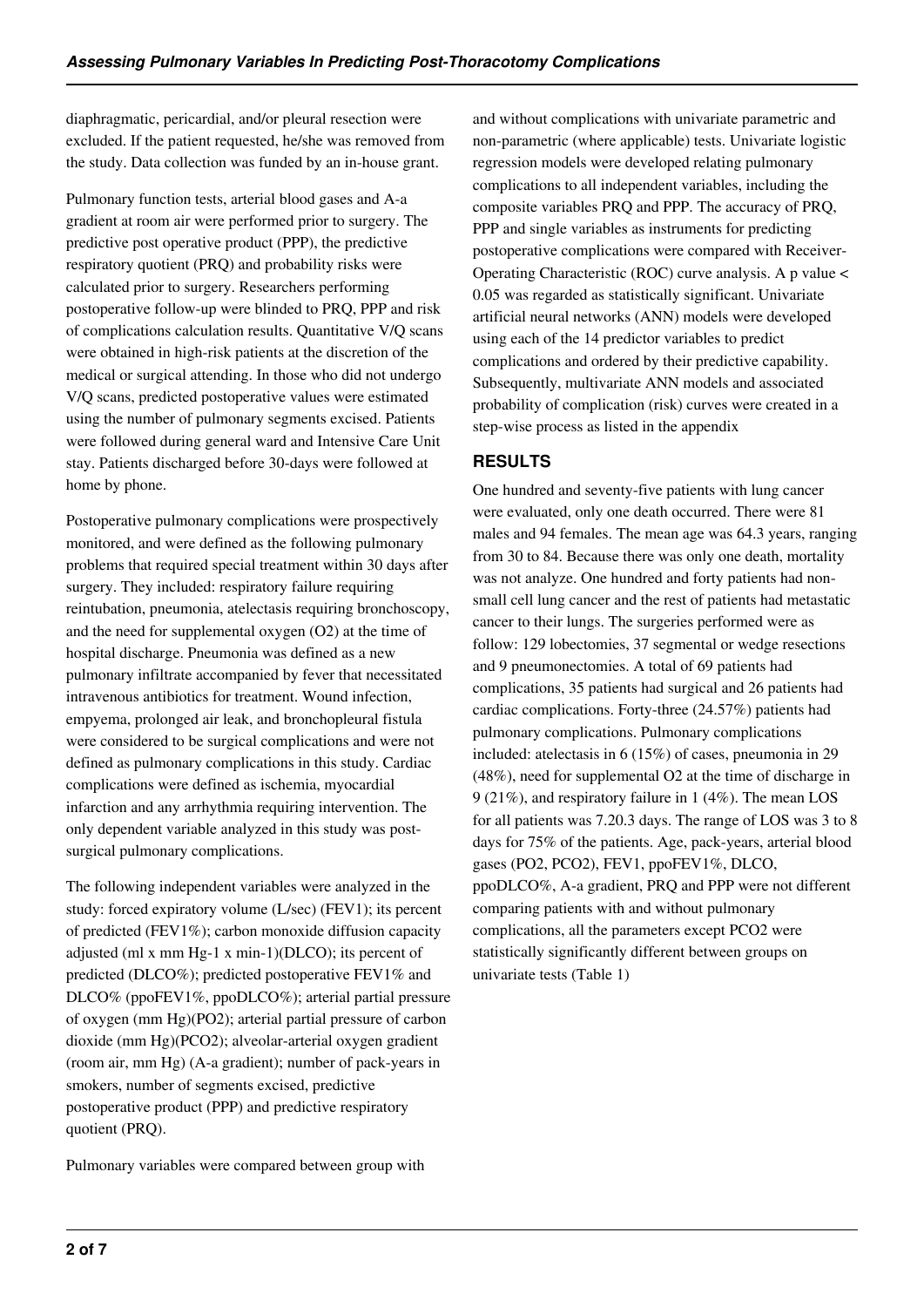# **Figure 1**

Table 1: Univariate comparison between groups with and without pulmonary complications

| Gender                                                                     | <b>No Complications</b><br>59 M; 73 F                                                                                                                                                                                    |                                                                                                      | Complications<br>22 M; 21 F                                                                                                                                                                           |                                                                                                     |                                                                                                                                                             |
|----------------------------------------------------------------------------|--------------------------------------------------------------------------------------------------------------------------------------------------------------------------------------------------------------------------|------------------------------------------------------------------------------------------------------|-------------------------------------------------------------------------------------------------------------------------------------------------------------------------------------------------------|-----------------------------------------------------------------------------------------------------|-------------------------------------------------------------------------------------------------------------------------------------------------------------|
| Variable                                                                   | <b>MEAN SD</b>                                                                                                                                                                                                           | <b>MEDIAN</b>                                                                                        | <b>MEAN SD</b>                                                                                                                                                                                        |                                                                                                     | <b>MEDIAN</b>                                                                                                                                               |
| Age<br>Pack-years<br>FEV1%<br>DLCO%<br>PO2<br>PCO2<br><b>PPP</b><br>PRQ DR | 63.30+11.39<br>$39.30 + 35.54$<br>$86.87 + 21.59$<br>74.21 + 19.57<br>$79.75 + 9.32$<br>$40.06 + 3.64$<br>PPOPFEV1%70.77 + 21.33<br>PPOPDLCO% 60.65 + 19.16<br>A-a gradient 22.18 + 9.82<br>4537 + 2367<br>26360 + 73261 | 63.50<br>38.50<br>87.00<br>74.00<br>80.05<br>40.00<br>70.74<br>59.32<br>22.76<br>4247.56<br>11825.43 | $67.35 + 10.16$<br>$65.26 + 29.53$<br>$75.16 + 21.47$<br>$60.81 + 17.22$<br>$72.87 + 10.65$<br>$39.34 + 3.64$<br>$60.39 + 7.92$<br>$49.00 + 14.18$<br>$30.11 + 10.64$<br>$3073 + 1526$<br>6558 + 5554 | 69.00<br>70.00<br>81.00<br>57.00<br>70.70<br>39.20<br>61.58<br>45.00<br>30.20<br>2942.94<br>4594.63 | 0.039 <sub>b</sub><br>< 0.001c<br>0.002 <sub>b</sub><br>< 0.001b<br>< 0.001b<br>0.258<br>0.005 <sub>b</sub><br>< 0.001c<br>< 0.001b<br>< 0.001c<br>< 0.001c |

a) Measurements are reported as mean ± standard deviation (SD) in first columns and median values in second columns. p-values are t-test values comparing means if the data are normally distributed; otherwise they are Mann-Whitney Rank Sum p-values comparing medians. b) Statistically significant difference between means of data sets that are normally distribute c) Statistically significant difference between medians of data sets that are not normally distributed. FEV1 = forced expiratory volume in 1 second (liters);  $FEV1\% = percent FEV1$ ;  $DLCO = carbon monoxide$ diffusion capacity adjusted (mL x mm Hg-1 x min-1);  $D<sub>LO</sub>\%$  = percent  $D<sub>LO</sub>$ ; PO2 = arterial partial pressure of oxygen (mm Hg); PCO2 = arterial partial pressure of carbon dioxide (mm Hg); PPOPFEV1% = predicted postoperative FEV1%; PPOPDLCO = predicted post-operative DLCO%; A-a gradient = alveolar-arterial oxygen gradient (room air) in mm Hg;  $PPP =$  predictive postoperative product;  $PRO =$ Pulmonary Resection Quotient.

Eighty percent of patients suffering pulmonary complications had a ppoFEV1% <76%, ppoDLCO% 61%, PPP<3850, PRQ<10 000. Odds ratios of pulmonary complications when the parameter was higher than the specified value compared to the parameter lower than this value were: 0.21 (95% CI 0.097-0.457) for PRQ; 0.236 (95% CI 0.11-0.51) for PPP; 0.39 (95% CI 0.18-0.83) for ppoDLCO% and 0.39 (95% CI 0.18-0.85) for ppoFEV1%. Validated areas under ROC curves were calculated for logistic regression models for all 14 predictor variables taken singly. PRQ was the best single predictor of complications with ROC area of 0.74, followed closely by pack-years (ROC=0.72), the A-a gradient (ROC=0.70), and DLCO (ROC=0.70). ROC area of PPP index was 0.684. None of these models and variables gave validated ROC areas exceeding 0.76. Figure 1 shows patients' population with different composite values in groups with and without

complications. The Pierce index, PPP could not be validated secondary to the single death in our cohort. A composite ANN model with ROC curve area of 0.821 [SE 0.041; 95% CI 0.74-0.90] was built (Figure 2). The variables in it, rankordered by importance, were: FEV1%, PAKSYEAR, DLCO, PO2, ppoDLCO%, ppoFEV1%, PPP, FEV1, DLCO%, PRQ, PCO2, AGE, AAGRAD, gender. Univariate ANN models were built using each of the variables listed in methods and evaluated using ROC curve areas (Table 2).

#### **Figure 2**

Figure 1: Cumulative distribution functions for patients with and without pulmonary complications.



#### **Figure 3**

Figure 2: Validated ROC curve for composite ANN model (175 cases dataset).

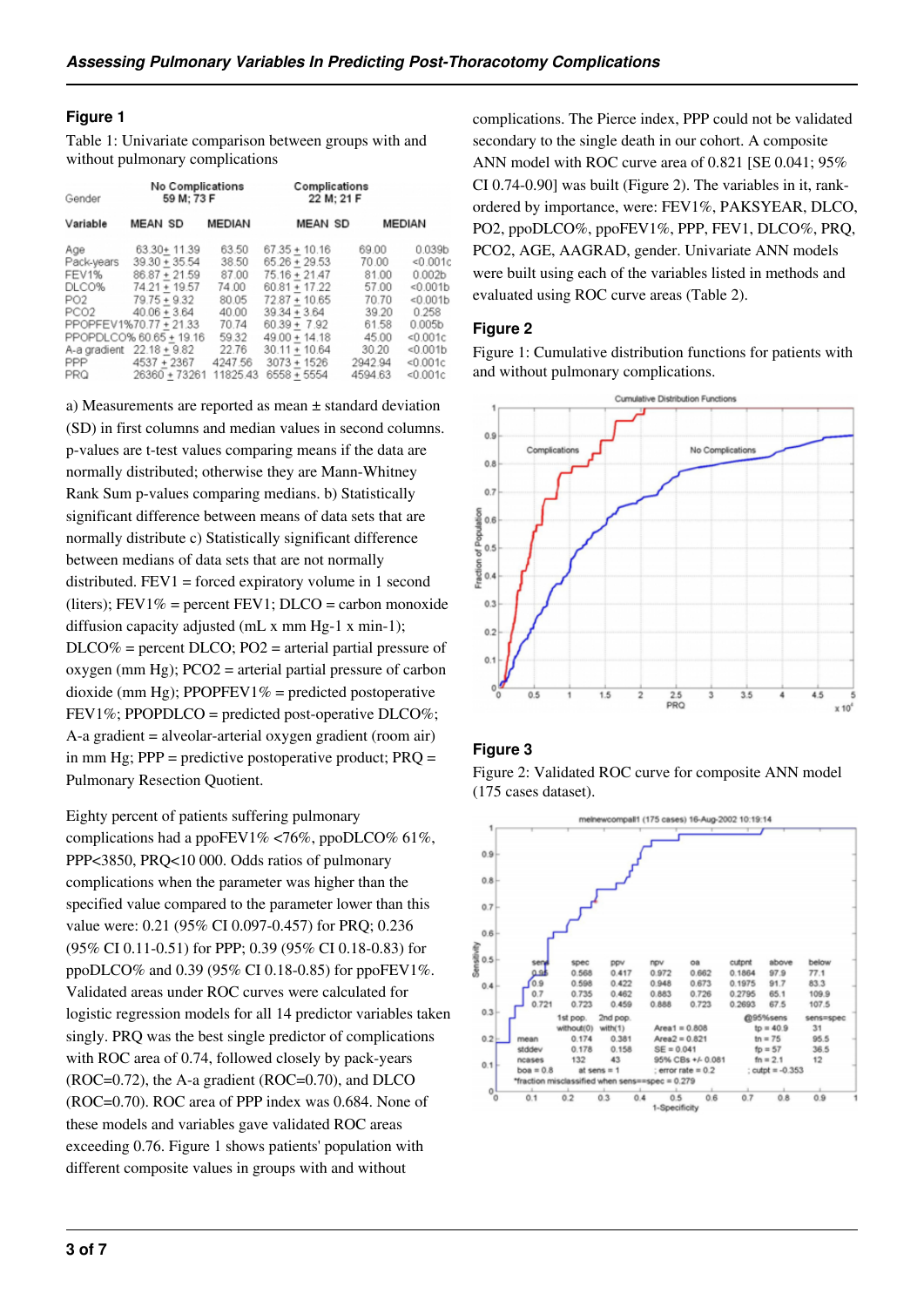# **Figure 4**

Table 2: Single variables used for ANN modeling rankordered by performance.

| Variable     | Validated ROC Areas |
|--------------|---------------------|
| 1. PRQ       | 0.739(4)            |
| 2. PAKSYEAR  | 0.726(3)            |
| 3. DLCO      | 0.712(2)            |
| 4. DLCO%     | 0.699(3)            |
| 5. PO2       | 0.695(5)            |
| 6. PPP       | 0.689(4)            |
| 7. AAGRAD    | 0.688(5)            |
| 8. PPODLCO%  | 0.683(1)            |
| 9. FEV1%     | 0.638(1)            |
| 10. FEV1     | 0.631(2)            |
| 11. AGE      | 0.627(4)            |
| 12. PPOFEV1% | 0.619(3)            |
| 13. PCO2     | 0.549(3)            |
| 14. GENDER   | 0.532(2)            |

No. in parenthesis indicates no. of models in best 10 of 100 models developed meeting acceptance criteria

## **DISCUSSION**

The goal of this prospective study was to evaluate a number of pulmonary variables in their ability to predict pulmonary complications after thoracic surgery and among them, to test 2 composite indexes, PPP and PRQ. These two composites incorporate predicted postoperative FEV%, predicted postoperative DLCO% and the latter one incorporates A-a gradient as well. In the original studies, the PPP and the PRQ were shown to be able to differentiate patients who suffered pulmonary complications from those who did not, and using a specific cutoff point  $\binom{7}{3}$ . The present study aimed to validate the choice of a cutoff value and any of the formulas on a prospective database. This analysis was performed on 175 patients subject to pulmonary resections. The original PRQ study was performed on a database that included 61 patients and the PPP on 54 patients.

All the 14 variables tested, including age, gender, smoking history, pulmonary function tests, predicted postoperative values of FEV1 and DLCO, significantly differed between the groups with and without pulmonary complications. PCO2 was the only exception. Eighty percent of the population with pulmonary complications had ppoDLCO% less than 60% and ppoFEV1% less than 76%. FEV1% and DLCO% were found to be predictive of pulmonary complications in a number of studies  $\binom{9}{2}$ , FEV1 remains a practical spirometric criteria for predicting postoperative morbidity and mortality. The guidelines for operability, such as FEV1 < 2 L, or less than 80% predicted for pneumonectomy, are still widely used in clinical evaluation, but clinicians are suggesting surgery for the patients with impaired lung functions as well. The usual cutoff point used in studies for both variables was around 70%. In one study it was shown that ppoFEV1% does not predict pulmonary complications in patients with FEV1 lower than 70%  $\int_0^{13}$ .

The authors concluded that ppoFEV1 should not be used alone as a selection criteria for operation in these high-risk patients. Some studies have examined lung resection in lung cancer patients with moderately and severely compromised lung function for example Cerfolio examined 85 lung cancer patients with mean FEV1 of 44% predicted undergoing resection and quoted a mortality rate of 2.4% and complication rate near 50%. Temeck examined Seventythree lung cancer patients with a mean FEV1 of 42% predicted and noted a mortality rate of 1.4% and a morbidity rate of only 4%. A smaller study of lung resection in 32 lung cancer patients with  $FEV1 < 1.0$  L without perioperative mortality was described by Miller and Hatcher  $\left[\begin{smallmatrix} 14 & 15 & 16 \\ 1 & 16 & 16 \end{smallmatrix}\right]$ . Our results show that both ppoFEV1% and ppoDLCO% are useful in assessing postoperative pulmonary complications but the construct formula (PRQ) was the best predictor, because it incorporates not only lung function, but also physiologic responses but not good enough. A number of investigators have agreed that no single variable has the sufficient power to predict pulmonary complications or death in a thoracic surgical population. Therefore the importance of a composite formula is relevant in assessing risk in severely compromised patients  $[$ <sup>9</sup>]. This study confirms the association between an impaired ppoDLCO% and ppoFEV1% and an increased risk of pulmonary complications after lung resection, and demonstrates that a combination of ppoDLCO%, ppoFEV1% and A-a gradient is to some extent similar to single variables in predicting pulmonary complications.

In some studies, but not all, it has been found that advanced age is an important risk factor for early death  $[$ <sup>9</sup>]. In our study advanced age was not a significant predictor of complications and it supports the view that advanced age is not a contraindication to a thoracic surgical treatment, if the main concern is postoperative complications. Other risk factors for major complications after lung resections have been identified in studies, namely: male sex, pneumonectomy, operation duration, preoperative corticosteroids use and previously defined concomitant disease. Operation duration and preoperative corticosteroids were not analyzed in our study. Gender was not a factor in predicting complications in our study. Differences in definitions of complications and considering different endpoints can contribute to the apparent inconsistency in reported results in different studies. As an example, the PPP index was developed to predict pulmonary mortality, while PRQ was developed to predict pulmonary morbidity. The PPP was a good predictor of surgical mortality  $\left[ \begin{matrix} 7 \\ 1 \end{matrix} \right]$ , but it was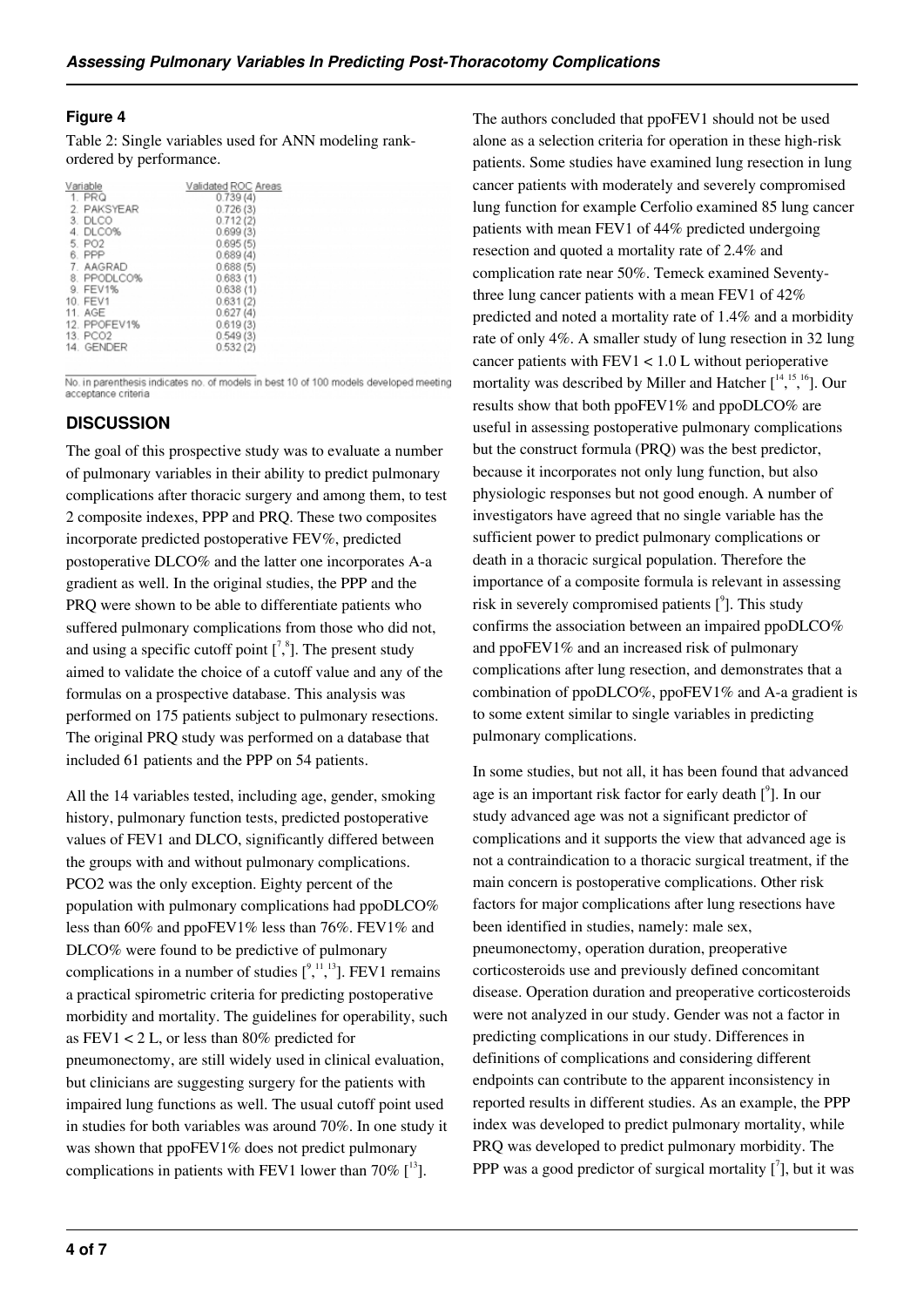not shown to be a good predictor of pulmonary complications in the present study. The risk of death was estimated by Pierce in the following way: patients with PPP less than 1650 had a risk of 33% and above 2300, of 20%. In our patient population only 20 patients had PPP less than 1650 and 45% of these patients had pulmonary complications. Among patients with a PPP above 2300, 37% had complications. Prediction of deaths was not possible in our patient population, since there was only one death. The patient that died was 63 year- old man with a previous history of coronary artery disease, who postoperatively had a cardiac event and a pulmonary embolus. He had a calculated a PPP of 4128 and should have survived. Results from the original PRQ retrospective study the probability of pulmonary complications were high if the PRQ values less than 2,200. In this study only 20% of patients experiencing complications post-surgery fell below a PRQ value of 2,200. Consequently, a composite number was not proved to be a valid cutoff point for classifying patient outcomes based on this database. Other indicators of severity of disease and variables predicting complications may probably be found and validated with larger databases or different methods of analyses

The present study did not validate any single preoperative variable as a predictor of pulmonary complications. Even though some variables correlate with complications; overall, none of them predict pulmonary complications successfully in high-risk patients. The use of any cutoff point suggested by the composite formulas should not be used, because they do not predict post-thoracotomy pulmonary complication in thoracic surgical patients with much more accuracy than simple pulmonary function tests.

# **APPENDIX**

The artificial neural networks (ANN) models transformed the original pre-surgery, patient-specific, variable values for thirteen variables into a single model output value whose magnitude correlated with the risk of complication.

The ANN model output values were ordered by magnitude and binned into a number of groups, either ten or twenty.

A risk of complication curve was developed. It employed the average model output value for each group as the x-value, and the true proportion of complications for that group plotted as the y-value. The curve was developed as the set of straight-line segments connecting these points. The x-axis represented the ANN model output value; the y-axis the risk of complication.

Confidence bounds were placed on the point-estimate risk of complication as a function of the sample size of each bin.

A check on the predictive capability of the neural net models over the entire risk spectrum was made employing the Hosmer-Lemeshow goodness-of-fit test.  $\lceil \cdot^1 \rceil$ 

ANN models were developed for classifying patients presurgery into two groups - those who will suffer pulmonary complications and those who will not. The best models were determined by their respective classification accuracies, their Receiver-Operator Characteristic (ROC) curve areas, and their robustness (ability to generalize well to unseen data). Numerous ANN models were developed with different randomizations of the data. A random selection of 75% of the data was used to train each model. The remaining 25% was used to validate the models. A model's robustness was a criterion in selecting useful models. ROC curve areas for validation datasets were evaluated for all models to assess model performance. For models that generalize well, the validated ROC curve areas were used to compare and select superior models. A model was considered to have generalized well with a less than or equal to 0.05 difference in ROC curve areas between training and validation sets. A model was considered to have overfitted the data with greater than 0.05 differences in ROC curve areas, hence was not robust, did not generalize well, and was discarded.

The standard error (SE) of the validated ROC curve area was also derived to address the inherent variability from different randomizations of the data and, in combination with the point estimate of the ROC area, was used to place confidence bounds on the ROC area. When models were validated, the entire data set was used to determine the ROC area point estimate and its SE.

These composite ANN model results on the 175-patient database were compared with the results of three statistical models from our companion paper: SM1=cutoff PRQ value model, SM2= the equation PRQ model, and SM3=the interval PRQ model  $[$ <sup>1</sup>]. The models were compared using the ROC curve areas. Accuracy was assessed by recording risk estimates for each patient. Risk estimates greater than or equal to a conversion value (either 0.5 or 0.4 herein) were converted to complications; those below the conversion value were converted to non-complications. These results were compared with actual outcomes to determine the proportion predicted correctly. Corresponding sensitivities and specificities, positive and negative predictive values and were also calculated. Subsequently, the composite ANN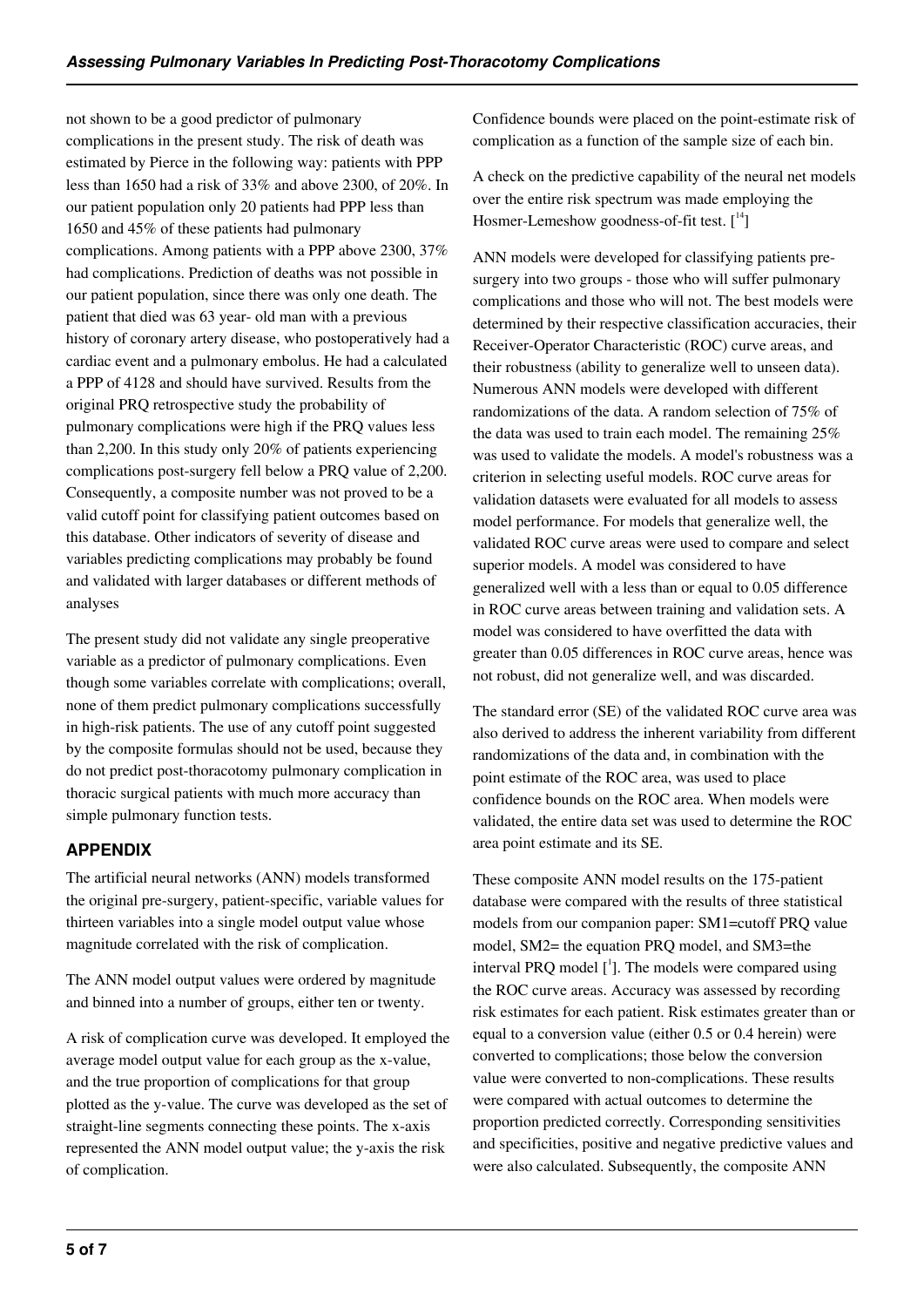model was applied to the data of additional prospective 58 patients and the results compared with the results of SM1, SM2 and SM3 on the same 58 patients.

Finally, a new ANN model was trained and validated as described above on the combined database of 294 patients, consisting of 175 patients from the companion study, 61 patients from the original study  $\binom{2}{1}$  and 58 prospective patients (all recruited with the same protocol). The results of this new ANN model and SM1, SM2 and SM3 were compared.

# **CORRESPONDENCE TO**

Rafael Barrera, Long Island Jewish Medical Center. New Hyde Park, New York. Tel: (718) 470 7645 Fax: (718) 962 2239 Email: rbarrera@lij.edu

# **References**

r-0. Bolliger CT, Perruchoud AP. Functional evaluation of the lung resection candidate. Eur Respir J 1998;11:198-212. r-1. Ruckdeschel JC. Therapeutic options for the treatment of small cell and non-small cell lung cancer. Cur Opin Oncol 1993;5:323-334.

r-2. Bernard A, et al. Identification of prognostic factors determining risk groups for lung resection. Ann Thoracic Surg 2000; 70:1161-7.

r-3. Wyser C, et al. Prospective evaluation of an algorithm for th functional assessment of lung resection candidates. Am J Respir Crit Care Med 1999;159:1450-1456.

r-4. Markos J, Mullan BP, Hillman DR, Musk AW, Antico VF, Lovegrove FT, Carter MJ, Finukane KE. Preoperative assessment as a predictor of mortality and morbidity after lung resection. Am Rev Respir Dis 1989; 139:902-910.

r-5. Boysen PG, Harris JO, Block AJ, Olsen GN. Prospective evaluation for pneumonectomy using perfusion scanning. Chest 1981;80:163-165.

r-6. Pierce RJ, Copland JM, Sharpe K, Colin BE. Preoperative risk evaluation for lung cancer resection predicted postoperative product as a predictor of surgical mortality. Am J Respir Crit Care Med 1994;150:947-955. r-7. Melendez JA, Barrera, R. Predictive Respiratory Complication Quotient Predicts Pulmonary Complications in Thoracic Surgical Patients. Ann Thorac Surg 1998;66:220-4. r-8. Myrdal G, Gustafssona G, Lambe M, Hörte LG, Ståhle E. Outcome after lung cancer surgery. Factors predicting early mortality and major morbidity. EU J C Th Surg  $20(4)$ 2001, Pages 694-699. r-9. Harpole DH Jr, DeCamp MM Jr, Daley J, Hur K, Oprian

CA, He nderson WG, Khuri SF. Prognostic models of thirtyday mortality and morbidity after major pulmonary resection. J Thorac Cardiovasc Surg. 1999 May;117(5):969-79.

r-10. Wang J, Olak J, Ultmann RE, Ferguson MK. Assessment of pulmonary complications after lung resection. Ann Thorac Surg. 1999 May;67(5):1444-7.

r-11. Miller DL, Deschamps C, Jenkins GD, Bernard A, Allen MS, Pairolero PC. Completion pneumonectomy: factors affecting operative mortality and cardiopulmonary morbidity. Ann Thorac Surg. 2002 Sep;74(3):876-83; discussion 883-4.

r-12. Brunelli A, Al Refai M, Monteverde M, Sabbatini A, Xiume F, Fianchini A. Predictors of early morbidity after major lung resection in patients with and without airflow limitation. Ann Thorac Surg. 2002 Oct;74(4):999-1003. r-13. Cerfolio, R, Allen, M, Trastek, V, et al Lung resection in patients with compromised pulmonary function. Ann Thorac Surg 1996;62,348-351

r-14. Temeck, B, Schafer, P, Saini, N Wedge resection for bronchogenic carcinoma in high-risk patients. South Med J 1992;85,1081-1083

r-15. Miller, J, Hatcher, C Limited resection of bronchogenic carcinoma in the patient with marked impairment of pulmonary function. Ann Thorac Surg 1987;44,340-343